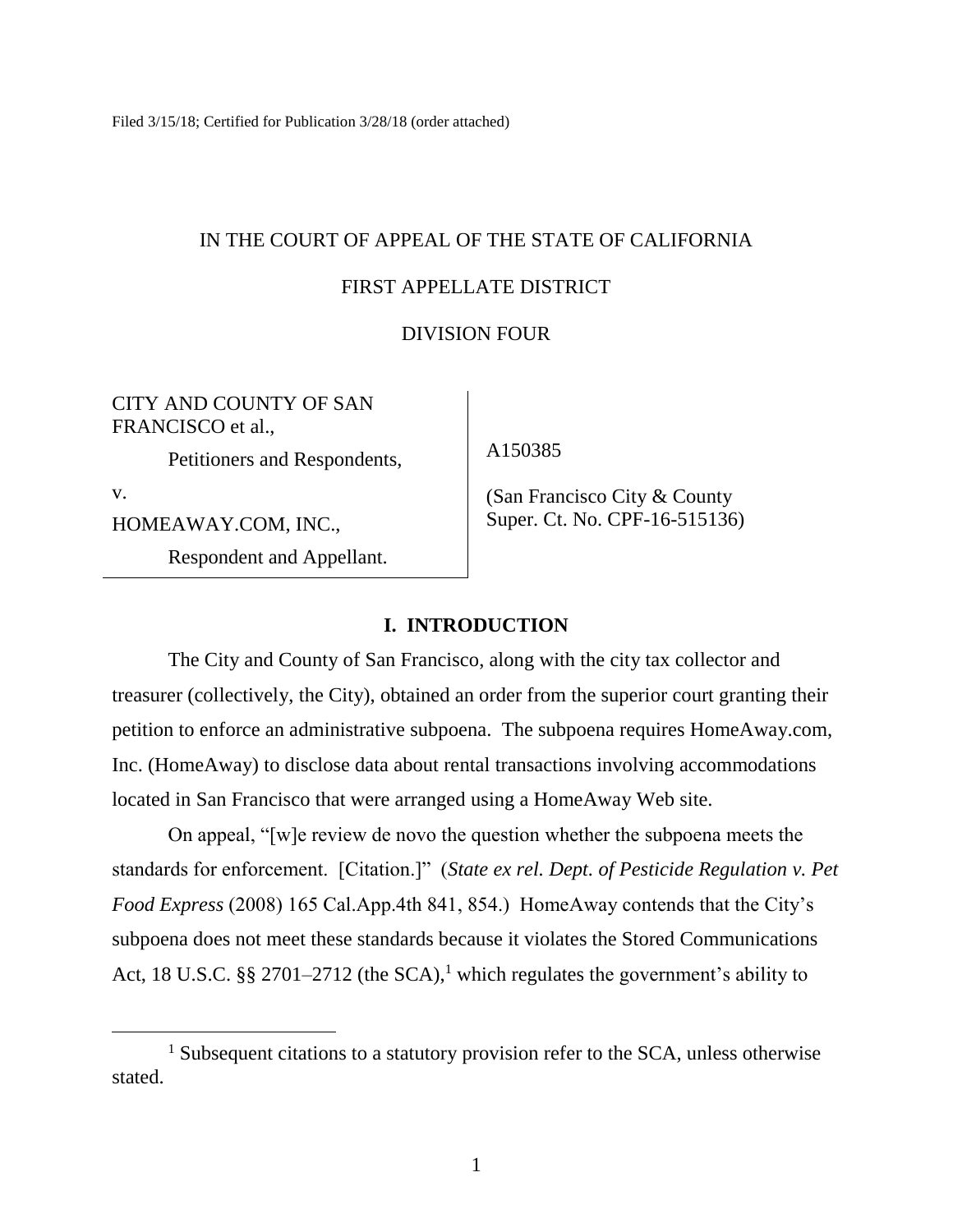compel disclosure of some electronic data stored on the Internet. HomeAway also contends that enforcing the subpoena would violate its customers' constitutional rights. Finally, HomeAway argues that the subpoena is not enforceable under local or state law. We affirm the order.

### **II. FACTUAL AND PROCEDURAL BACKGROUND**

### **A. HomeAway's Business**

In the trial court, HomeAway offered evidence about its business and storage of electronic records by filing the declaration of Steve Davis, HomeAway's chief digital and cloud officer. Davis described HomeAway as an "online forum that allows property owners to list their properties for short-term rentals and connect with individuals who are looking to rent a house or apartment when visiting a city, rather than stay in a hotel." Davis explained that HomeAway is not a party to home rental transactions; it operates Web sites that owners and travelers use to locate each other and arrange their own bookings and rentals.

Listing a property on a HomeAway Web site involves the following steps. First, the owner must register for an account, which requires him or her to complete forms "that ask for personal information, such as name, address, telephone number, and credit card information." Then the owner uses his or her account to post a listing, which provides pertinent information about the property, including the rental rate and other details. HomeAway processes the owner's "data," and stores it so that it can be used in connection with future listings and other services that HomeAway offers.

HomeAway offers two alternative services to owners and travelers to assist them with making "arrangements to book and rent properties" listed with HomeAway. First, they can send messages to each other "through HomeAway's website (a service called HomeAway Secured Communication)." All arrangements can be made via this service, or the parties may elect to complete their transactions by "exchanging telephone numbers or personal email addresses." Both owners and travelers (who also create online accounts) "may" retain their messages, which are then stored by HomeAway.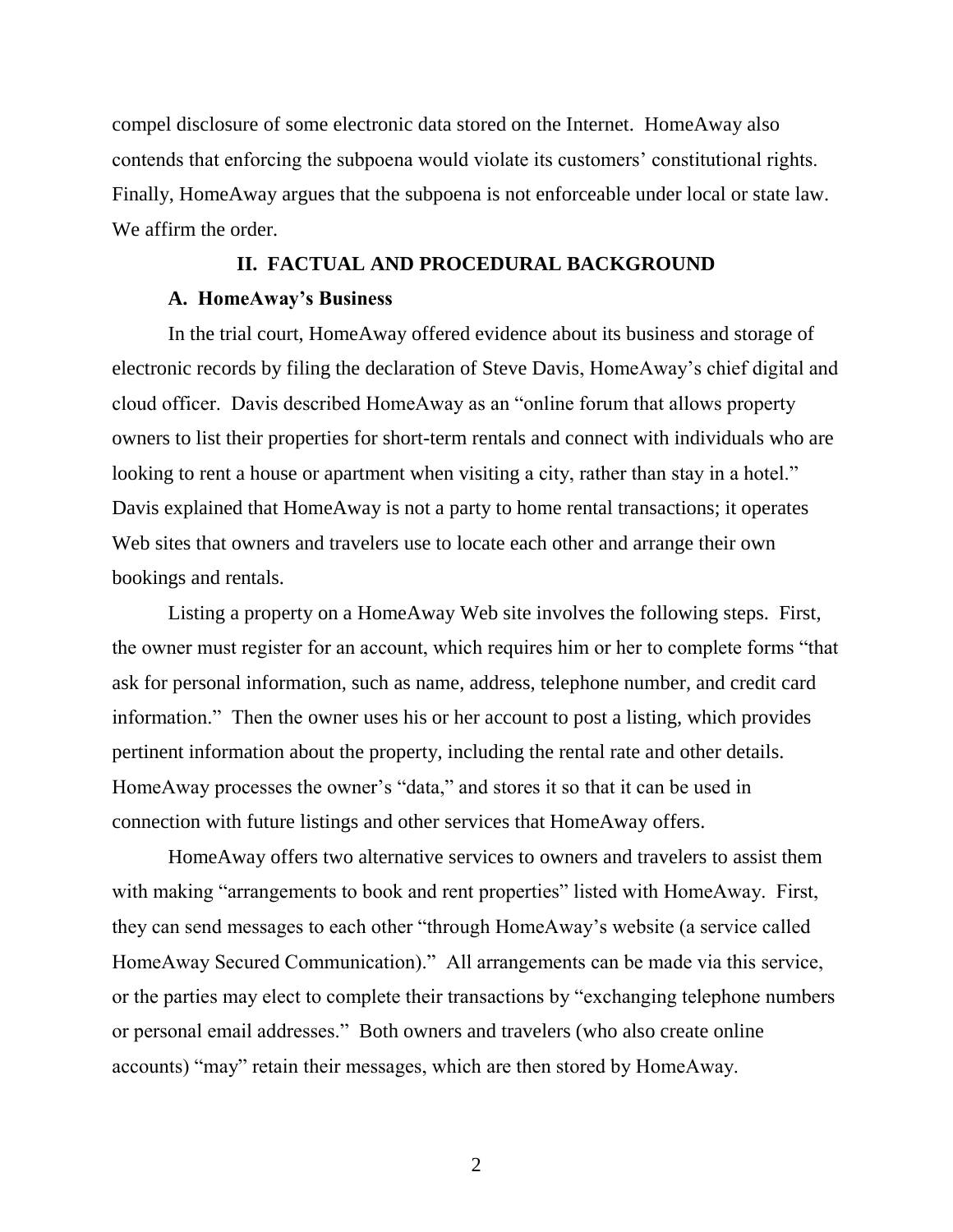Alternatively, rental arrangements can be made using HomeAway's online reservation service. Online booking data does not necessarily correlate with completed transactions because reservation may be cancelled offline. Furthermore, HomeAway's data about these transactions may not be comprehensive because it uses a third-party Internet service to process online payments.

Davis estimated that, in the past five years, more than 10,000 San Francisco properties have been listed on a HomeAway Web site. According to Davis, the "vast majority" of bookings and rentals involving San Francisco properties have been arranged by direct communications between owners and travelers, and the only "data" HomeAway has about these transactions are the communications themselves, which "may show that users reached agreements for bookings and rentals." Davis also estimated that "there are hundreds of thousands of messages concerning San Francisco listings in the last four and one-half years," and he opined that searching through these messages for specific data would be "enormously burdensome."

Finally, Davis emphasized that owners who list their properties with HomeAway "agree that 'they are responsible for and agree to abide by all laws, rules, ordinances, or regulations applicable to their listings and rental of their properties, including . . . requirements relating to taxes.' " As proof of this agreement, Davis attached a copy of a set of "Terms and Conditions" that HomeAway posts on its Web site (the HomeAway Terms) as an exhibit to his declaration.

The HomeAway Terms state, among other things, that the use of any HomeAway Web-based service constitutes acceptance of the HomeAway Terms, as well as HomeAway's "Privacy Policy," both of which are available on HomeAway Web sites. By accepting these terms, users acknowledge, among other things, that they have a "Limited License" to access HomeAway Web sites, services and content; and that HomeAway has proprietary rights in its Web sites and "all" Web site content. Users also acknowledge that HomeAway has a right to use e-mail addresses, names, and "other information" provided by registered users. In this regard, the HomeAway Terms states: "Your use of the Site signifies your acknowledgement of, and agreement with, our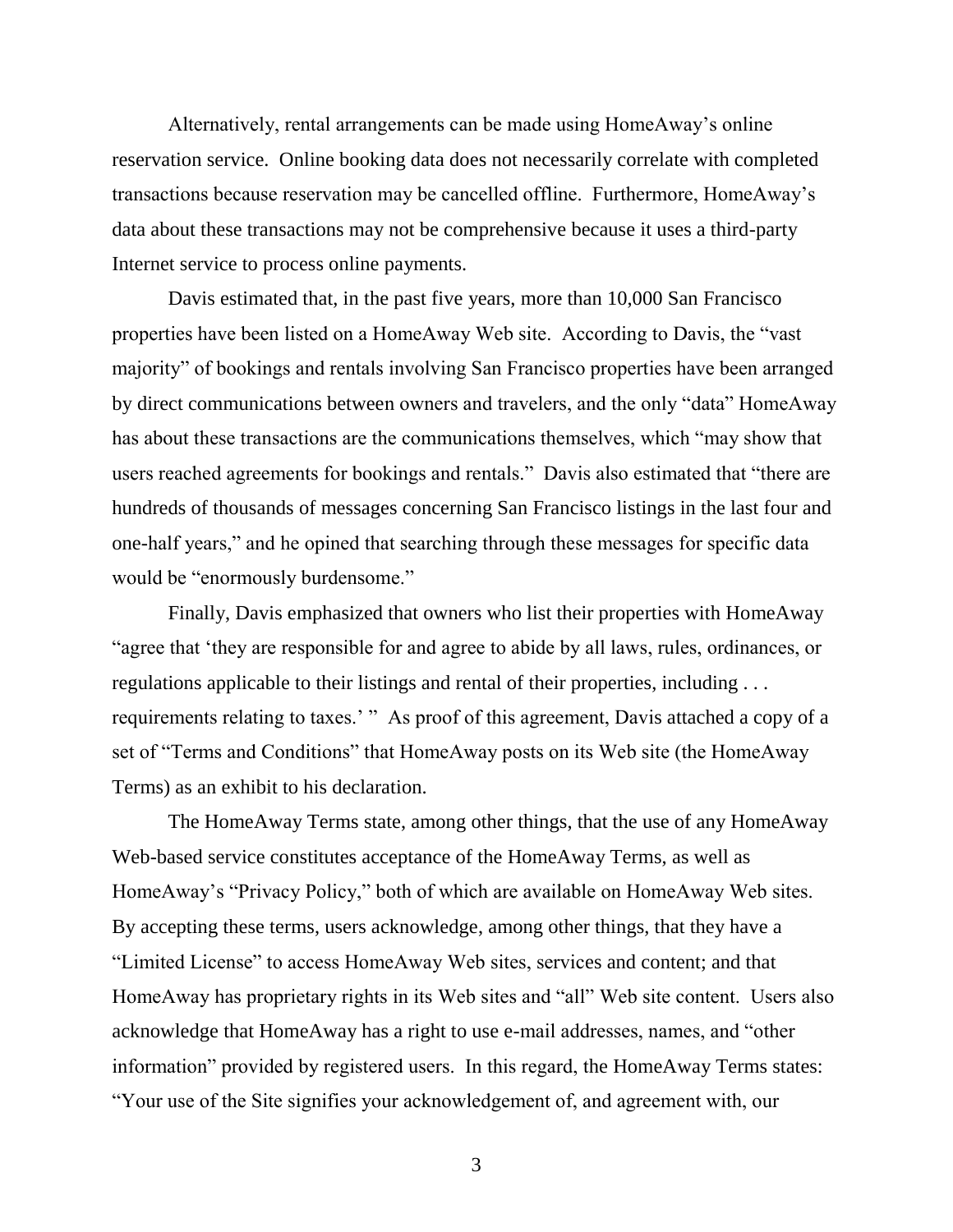Privacy Policy [Web site address]. We adhere to strong principles of privacy. You agree that we may access and use your user-contributed content in accordance with these Terms or our Privacy Policy [Web site address] and we agree that we will only disclose your user-contributed content in accordance with these Terms and our Privacy Policy [Web site address]."

Pertinent provisions of the HomeAway Privacy Policy state that: (1) HomeAway may use customers' personal information for purposes such as data mining; (2) thirdparty data processors may have access to personal information stored on HomeAway Web sites; and (3) HomeAway may disclose users' personal information to a governmental entity pursuant to a subpoena or other legal request.<sup>2</sup>

# **B. The City's Subpoena**

 $\overline{a}$ 

On April 5, 2016, the City's tax collector served a subpoena on HomeAway (the 2016 subpoena). The 2016 subpoena was issued pursuant to article 6, section 6.4-1, subdivision (c) of the San Francisco Business and Tax Regulations Code (the B&TR Code), which states that the tax collector "may order any person or persons, whether taxpayers, alleged taxpayers, witnesses, or custodians of records, to produce all books, papers, and records which the Tax Collector believes may have relevance to enforcing compliance with the provisions of the [B&TR] Code for inspection, examination, and copying at the Tax Collector's Office during normal business hours."

<sup>&</sup>lt;sup>2</sup> The City has filed a request for judicial notice of the HomeAway Privacy Policy. HomeAway objects to this request to the extent that the City "seeks to use the substance of the privacy policy to establish facts or support arguments." HomeAway argues that a court may take judicial notice only of the existence of a Web site, not of any Web site content. We disagree with this broad statement.

Both parties rely on *Searles Valley Minerals Operations, Inc. v. State Bd. of Equalization* (2008) 160 Cal.App.4th 514, 519, which stands for the proposition that the truth of *the factual content* of a Web site is not the proper subject of judicial notice. Here we may take judicial notice of HomeAway's privacy policy not for its substantive truth but because the fact that this policy exists is evidence that HomeAway subscribers and customers were on notice of certain company policies when they shared personal information with HomeAway. Accordingly, we grant the request for judicial notice.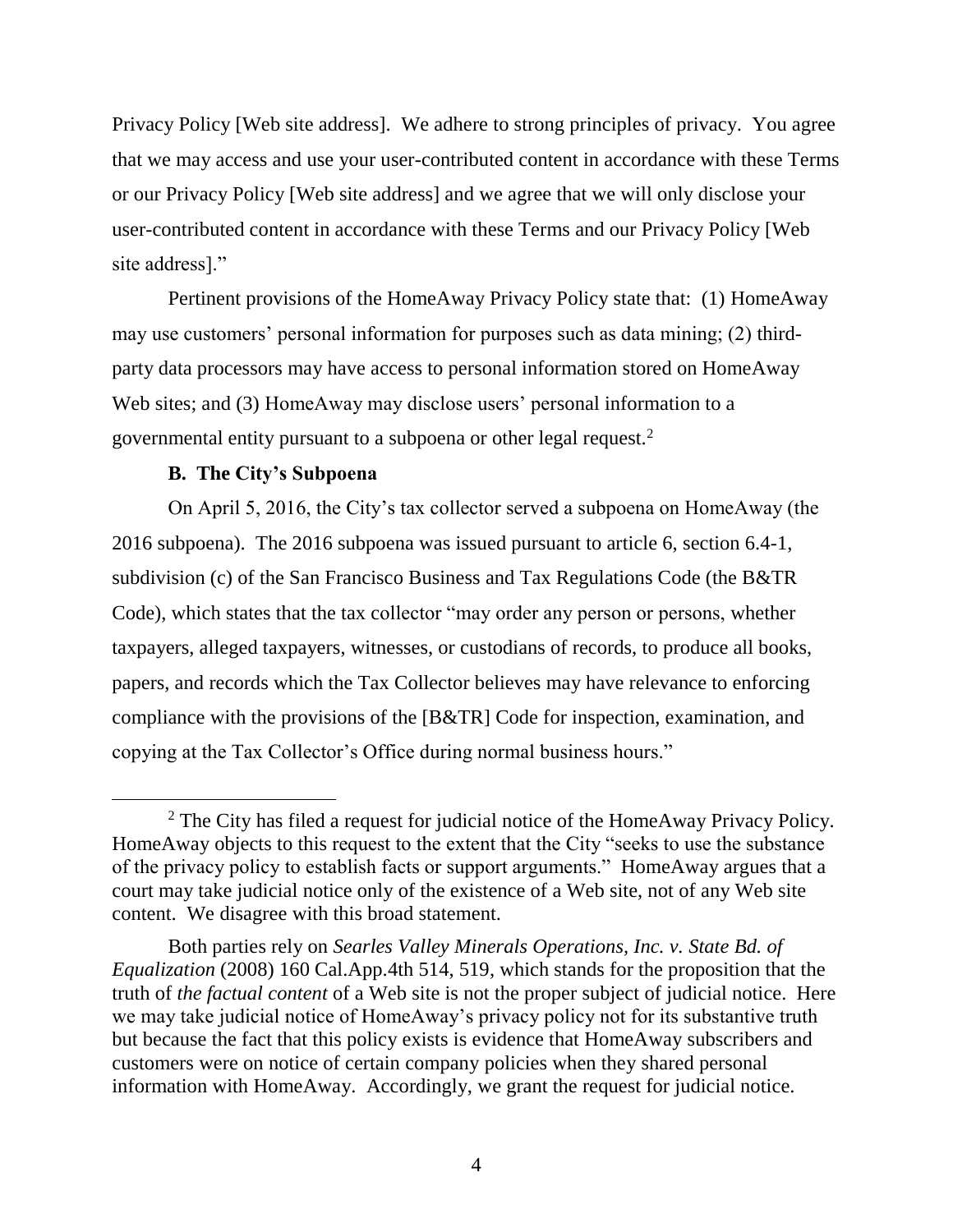The 2016 subpoena ordered HomeAway to produce "all data, documents, records, and other material described in Exhibit A attached hereto." Exhibit A requested that HomeAway provide two categories of information.

The City's first request was for "data identifying all hosts who have offered accommodations located in the [City] through [HomeAway] or any affiliated websites between January 1, 2012 and the date of HomeAway's response to this subpoena." For each host, the City requested data showing the location(s) of the accommodations; the host's contact information; and all "identifying information" that HomeAway had created or retained about the host.

The City's second request was for "data identifying all bookings for rental transactions of which you are aware that involved accommodations located in the [City] during the period between January 1, 2012 and the date of HomeAway's response to this subpoena." The City requested data as to all bookings that were made through a service offered by HomeAway or an affiliate, whether or not the rental transaction ultimately took place. For each booking, the City requested data showing the location(s) of the accommodations; the host's contact information; and all identifying information that HomeAway created or obtained regarding the host and the booking.

In outlining these requests for what we will refer to as (1) host data and (2) booking data, the City offered extensive examples of the types of information it was seeking, which typically included very specific identifying information, such as names, street addresses, telephone numbers, e-mail addresses, host codes, dates of birth, and driver's license numbers.

### **C. The City's Petition**

On June 21, 2016, the City filed a petition to enforce compliance with the 2016 subpoena, which was supported by the following material allegations:

First, HomeAway is registered to do business in California and has being doing business in the City for several years by providing "internet-based platforms on which San Francisco property owners, renters and/or managers or their agents (collectively,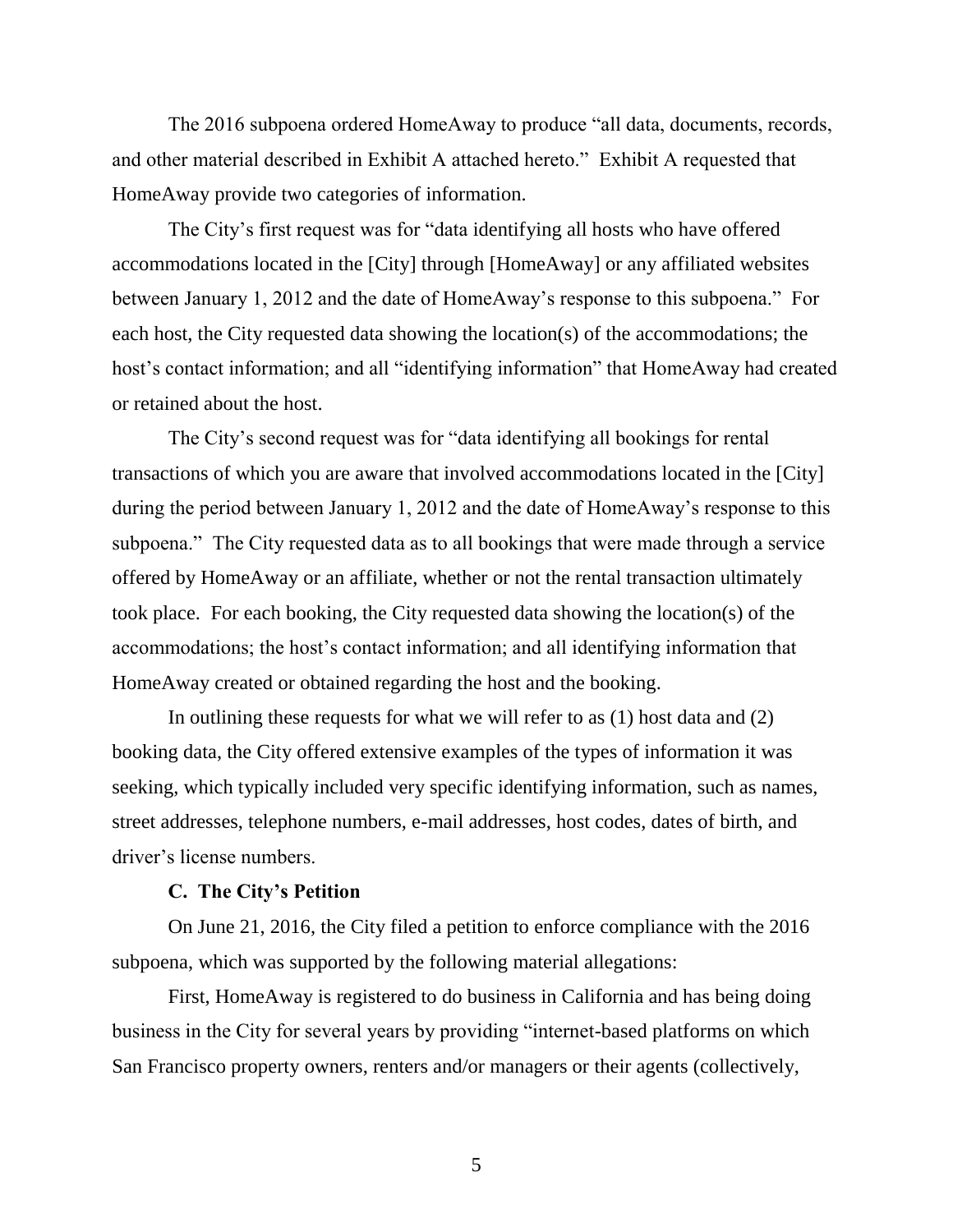'Owners') advertise residential properties to potential renters, usually tourists, seeking temporary lodging in San Francisco."

Second, the B&TR Code requires (1) owners who rent out property to obtain a business registration certificate from the treasurer (B&TR Code, art. 12, § 853), and (2) renters of short-term rental properties in the City must pay a transient occupancy tax (TOT) (B&TR Code, art. 7, §§ 501–515.2). Unless the rental transaction is arranged through a qualified Web site company, the owner is required to collect the TOT at the time rent is paid for the short-term accommodation, and to file monthly or quarterly returns remitting the TOT to the tax collector. (B&TR Code, art. 6, § 6.9-2 & art. 7,  $$504.$ )

Third, the B&TR Code imposes a duty on the tax collector to collect taxes imposed by the code (B&TR Code, art. 6, § 6.3-1), and authorizes the tax collector to investigate possible noncompliance with the code, and to "issue and serve subpoenas" in order to carry out the tax provisions of the code (B&TR Code, art. 6, § 6.4-1).

Fourth, pursuant to its authority under the B&TR Code, the tax collector made several attempts to secure information from HomeAway that would enable the City to identify (1) owners who listed properties for rent on HomeAway's Web sites, and (2) resulting rental transactions. Initially, the tax collector made an informal request for this information, which HomeAway denied. In October 2015, the tax collector issued and served a subpoena demanding that HomeAway produce these two categories of information. HomeAway objected to the subpoena and refused to comply voluntarily with it. In April 2016, the tax collector issued and served an updated subpoena (i.e., the 2016 subpoena), demanding the production of the same two categories of information. In a letter to HomeAway's counsel, the City responded to HomeAway's objections to the 2015 subpoena, and offered to work with HomeAway to limit the scope of the subpoena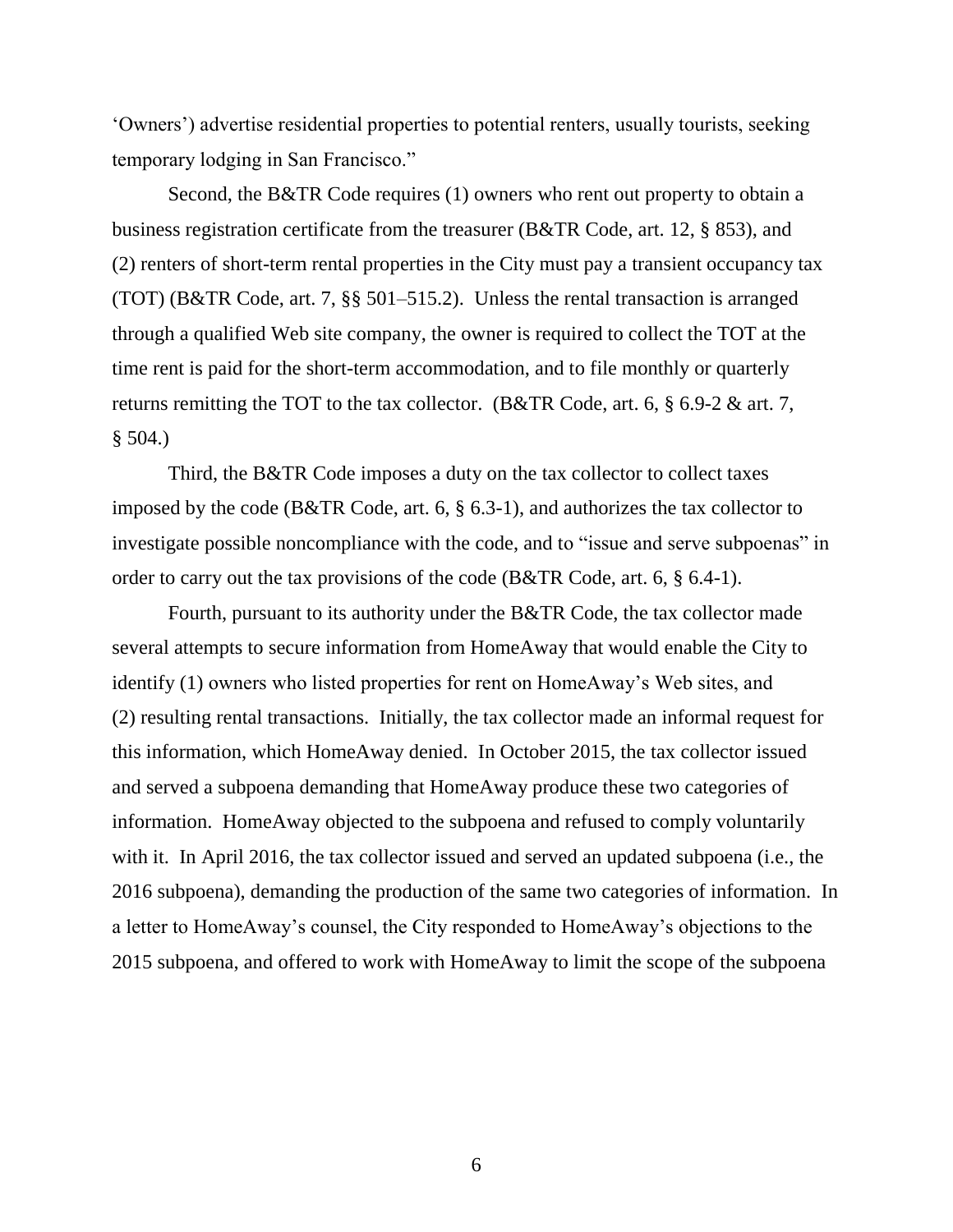to address concerns that some language was vague and/or overbroad.<sup>3</sup> Again, HomeAway objected and refused to comply.

Finally, the City alleged that the tax collector had good cause to obtain the information sought from HomeAway as evidenced by a recent policy analysis report on short-term rentals in San Francisco, which showed that most owners were not in compliance with B&TR Code requirements applicable to their rental transactions.<sup>4</sup> Accordingly, the City requested that the superior court exercise its authority to order HomeAway to comply with the 2016 subpoena.

In August 2016, HomeAway filed its opposition to the City's petition, arguing that the 2016 subpoena was invalid for the following reasons: (1) the City was using the subpoena to collect an invalid tax; (2) the subpoena was overbroad and burdensome; (3) enforcing the subpoena would impinge on the First Amendment rights of HomeAway customers; and (4) the subpoena violated provisions of the SCA that restrict a government entity's ability to compel disclosure of electronic data stored with an Internet service provider.

At an August 25, 2016 hearing on the petition, the parties focused almost exclusively on questions of whether the SCA applied, and if so, whether the City had complied with the statutory requirements for compelling disclosure of HomeAway's customer records. At the conclusion of the hearing, the court invited the parties to submit additional authority regarding the SCA, and continued the matter. On September 20, 2016, the court granted the City's petition, but stayed its ruling so HomeAway could seek appellate review.

 $\overline{a}$ 

<sup>&</sup>lt;sup>3</sup> The City attached copies of its correspondence with HomeAway's counsel to the petition. In an April 2016 letter, the City stated: "San Francisco is not seeking at this time to have HomeAway produce host credit card or banking information, passwords, login information, posts made in discussion forums, or property photographs."

<sup>&</sup>lt;sup>4</sup> This report was attached as an exhibit to the City's petition. Additional pertinent evidence regarding the short-term rental business in San Francisco was filed in the lower court as part of a declaration from an employee of the City's budget and legislative analyst's office.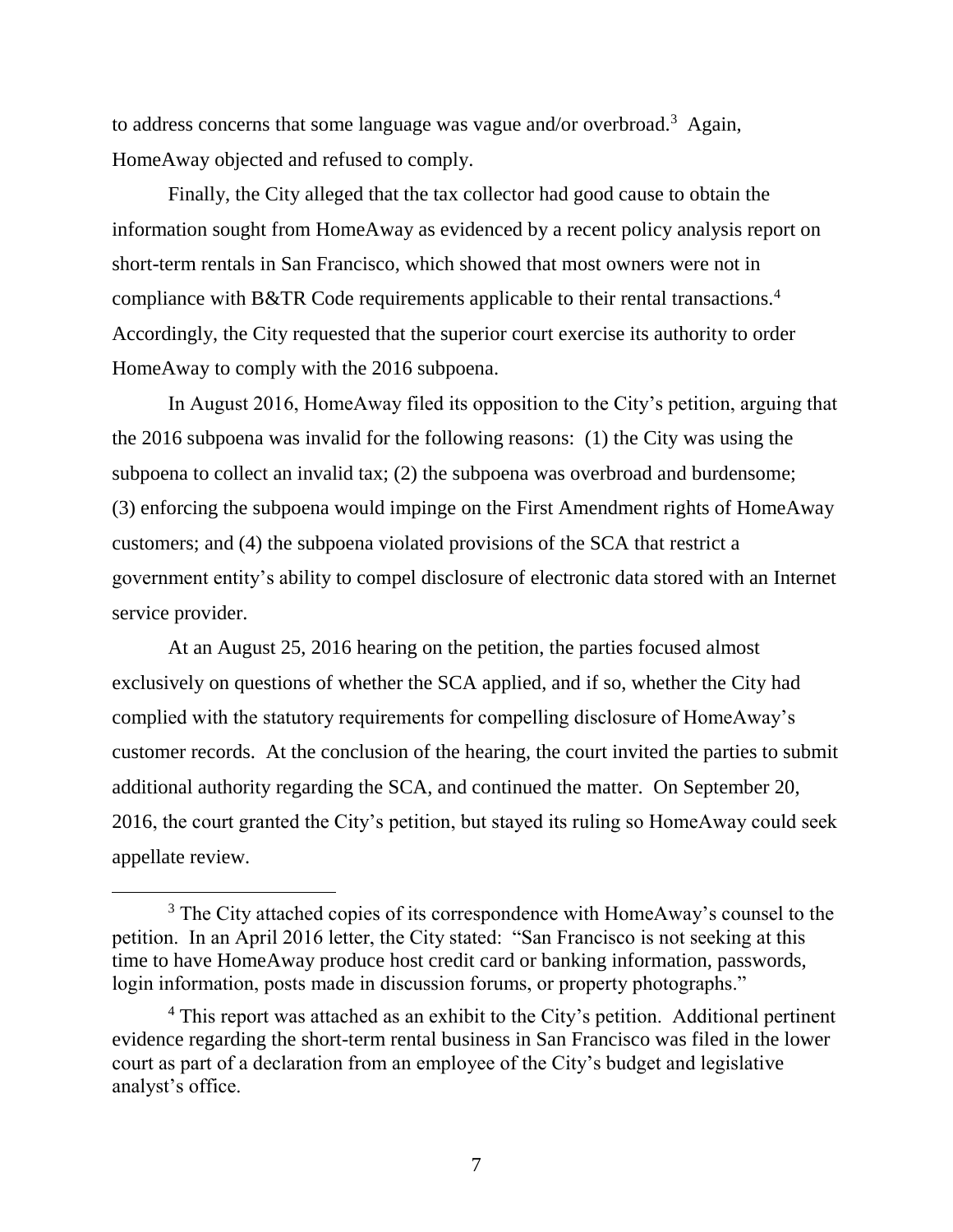The court formalized its rulings in an order that was signed on September 28 and filed on October 4, 2016 (the October 2016 order), which states in part: "There is insufficient support in the record to establish that HomeAway is either an Electronic Communications Service or a Remote Computing Service within the mean of the [SCA]. There is insufficient evidence to show that the subpoena was burdensome or overbroad. The subpoena does not violate First Amendment rights. The Court does not need to reach the issue of the City's authority under the hotel tax. The subpoena is sufficiently related to the tax ordinances to permit the subpoena to be enforced."

## **III. DISCUSSION**

## **A. The SCA**

HomeAway's first argument is that the order enforcing the 2016 subpoena must be reversed because the City failed to comply with the requirements of the SCA.

### **1. Statutory Framework**

"The Electronic Communications Privacy Act of 1986 ('ECPA'), Pub. L. 99-508 (1986) addresses various areas of electronic surveillance including wiretaps, tracking devices, stored wire and electronic communications, pen registers, and trap and trace devices. [Citation.]" (*United States v. Anderson* (D. Nev., Apr. 27, 2016, Case No. 2:15 cr-0020-KJD-PAL) 2016 U.S. Dist. LEXIS 103387, at \*23–24.) The SCA, which is contained in Title II of the ECPA, "governs access to stored electronic communications." (*Ibid*.)

"Congress passed the SCA . . . to fill a gap in the protections afforded by the Fourth Amendment." (*Juror Number One v. Superior Court* (2012) 206 Cal.App.4th 854, 860 (*Juror Number One*).) "The Fourth Amendment provides no protection for information voluntarily disclosed to a third party, such as an Internet service provider (ISP). [Citations.] [¶] To remedy this situation, the SCA creates a set of Fourth Amendment-like protections that limit both the government's ability to compel ISP's to disclose customer information and the ISP's ability to voluntarily disclose it." (*Id.* at p. 860, citing *Kerr, A User's Guide to the Stored Communications Act—And a*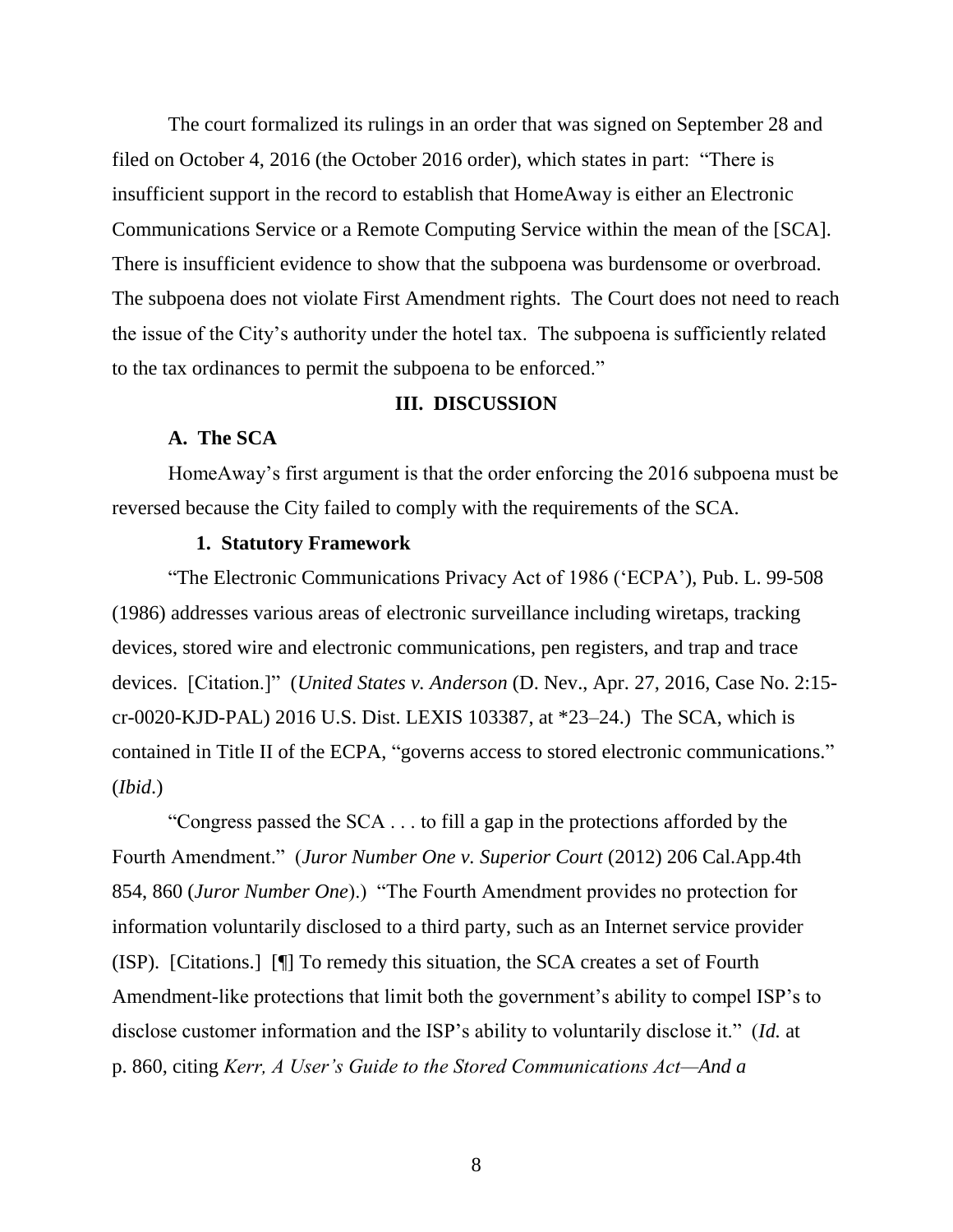*Legislator's Guide to Amending It* (2004) 72 Geo. Wash. L.Rev. 1208, 1212–1213 (*Kerr User's Guide*).)<sup>5</sup>

" 'The [SCA] reflects Congress's judgment that users have a legitimate interest in the confidentiality of communications in electronic storage at a communications facility. Just as trespass protects those who rent space from a commercial storage facility to hold sensitive documents, [citation], the [SCA] protects users whose electronic communications are in electronic storage with an ISP or other electronic communications facility.' [Citation.]" (*Juror Number One*, *supra*, 206 Cal.App.4th at p. 860.) Importantly, the SCA "is not a catch-all statute designed to protect the privacy of stored Internet communications; instead it is narrowly tailored to provide a set of Fourth Amendment-like protections for computer networks." (*Kerr User's Guide*, *supra*, at p. 1214.)

These protections, contained in sections 2702 and 2703, provide network account holders with "statutory privacy rights against access to stored account information held by network service providers." (*Kerr User's Guide, supra*, at p. 1212.) Section 2702, which is not directly at issue, limits the ability of a network service provider or ISP voluntarily to disclose information about its customers or subscribers to the government. In this case, we focus on section 2703, which "creates limits on the government's ability to compel providers to disclose information in their possession about their customers and subscribers." (*Kerr User's Guide, supra*, at p. 1212, fn. omitted.)

Specifically, section 2703 regulates government access to (1) the content of a wire or electronic communication that is processed or stored on an electronic communication service (ECS) or a remote computing service (RCS), and (2) an electronic record or other information about a subscriber or customer of an ECS or RCS. Section 2703 contains different sets of procedures for compelling disclosure of these two categories of evidence,

 $\overline{a}$ 

<sup>5</sup> Like the court in *Juror Number One*, *supra*, 206 Cal.App.4th at page 860, the parties in this case use the *Kerr User's Guide* to frame their discussion of SCA.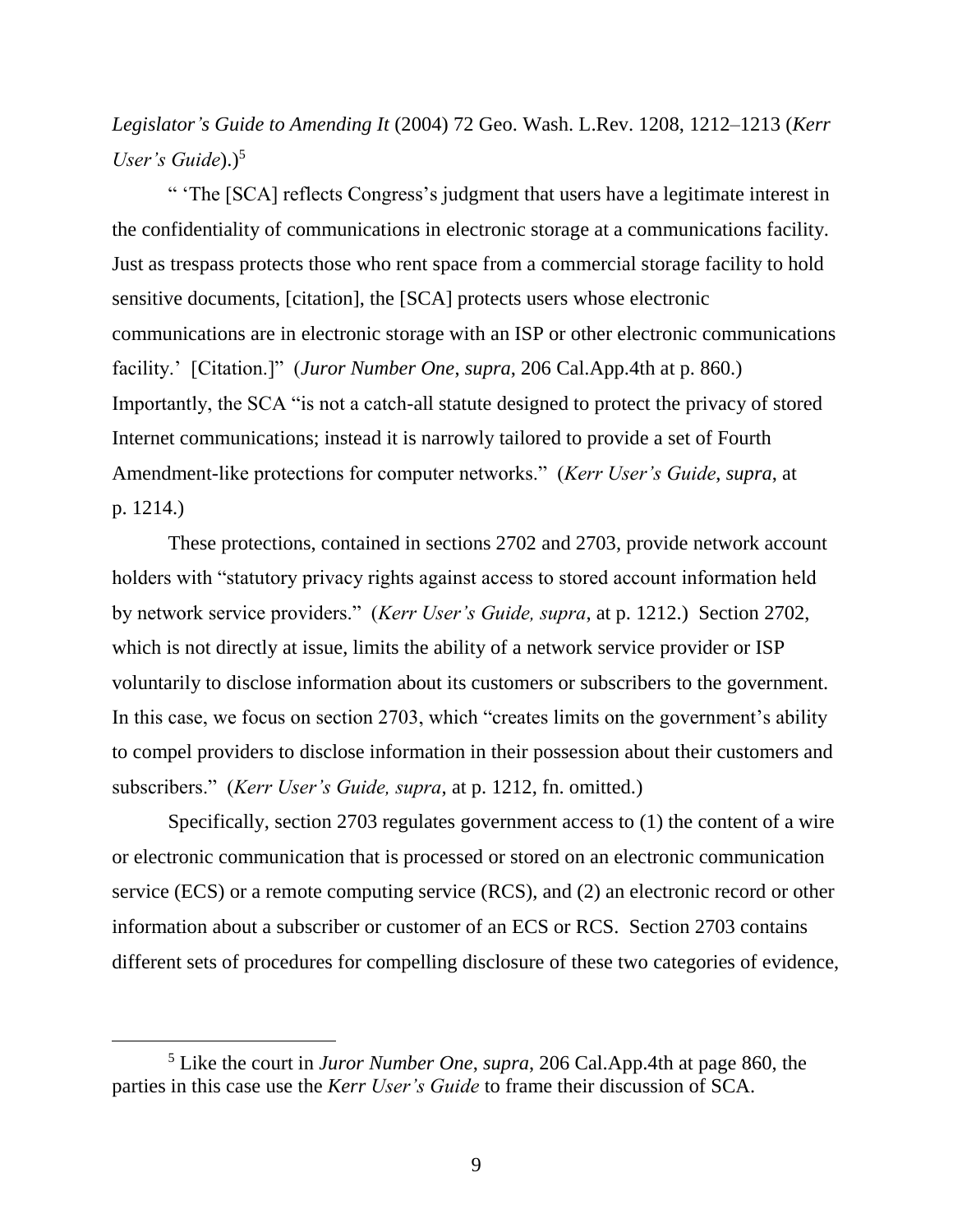each of which affords different levels of privacy protection. (*In re Search Warrant for [Redacted]@yahoo.com* (C.D. Cal. 2017) 248 F.Supp.3d 970, 974–975.)

Consistent with other provisions of the SCA, section 2703 affords a higher level of privacy protection to stored electronic communications than to customer records.<sup>6</sup> Several factors dictate what procedure(s) the government entity may use to compel disclosure of an electronic communication, including whether the record is stored on an ECS or an RCS, the amount of time that the record has been in storage, and the purpose for which the record was stored. Electronic communications that enjoy the highest level of protection afforded by the SCA cannot be obtained by a government entity without a warrant.  $(\S 2703(a))$  For other types of electronic communications covered by section 2703, the government can compel disclosure if it either (1) obtains a warrant, or (2) gives prior notice to the subscriber or customer who generated the communication and then obtains either an administrative subpoena authorized by state or federal statute, a grand jury subpoena, a trial subpoena, or a court order.  $(\S 2703(a) \& (b))$ .

Section 2703 procedures for obtaining customer records covered by the SCA afford two distinct layers of protection to the customer or subscriber. First, a government entity may compel disclosure of records that identify the customer and provide details about the customer's use of the provider's service by issuing an administrative subpoena authorized by a federal or state statute.  $(\S 2703(c)(1)(E) \& (c)(2))$ . Second, to compel disclosure of other customer records pertaining to a subscriber or customer of an ECS or RCS (not including content of communications) the government entity must obtain one of the following: (1) a warrant from a court of competent jurisdiction; (2) a court order based upon a showing that the information is pertinent to an ongoing criminal investigation; (3) consent of the customer or subscriber; or (4) authorization pursuant to a

<sup>6</sup> According to Kerr, this aspect of the SCA is "intuitive" in that the "actual contents of messages naturally implicate greater privacy concerns than information (much of it network-generated) about those communications." (*Kerr User's Guide*, *supra*, at p. 1228.)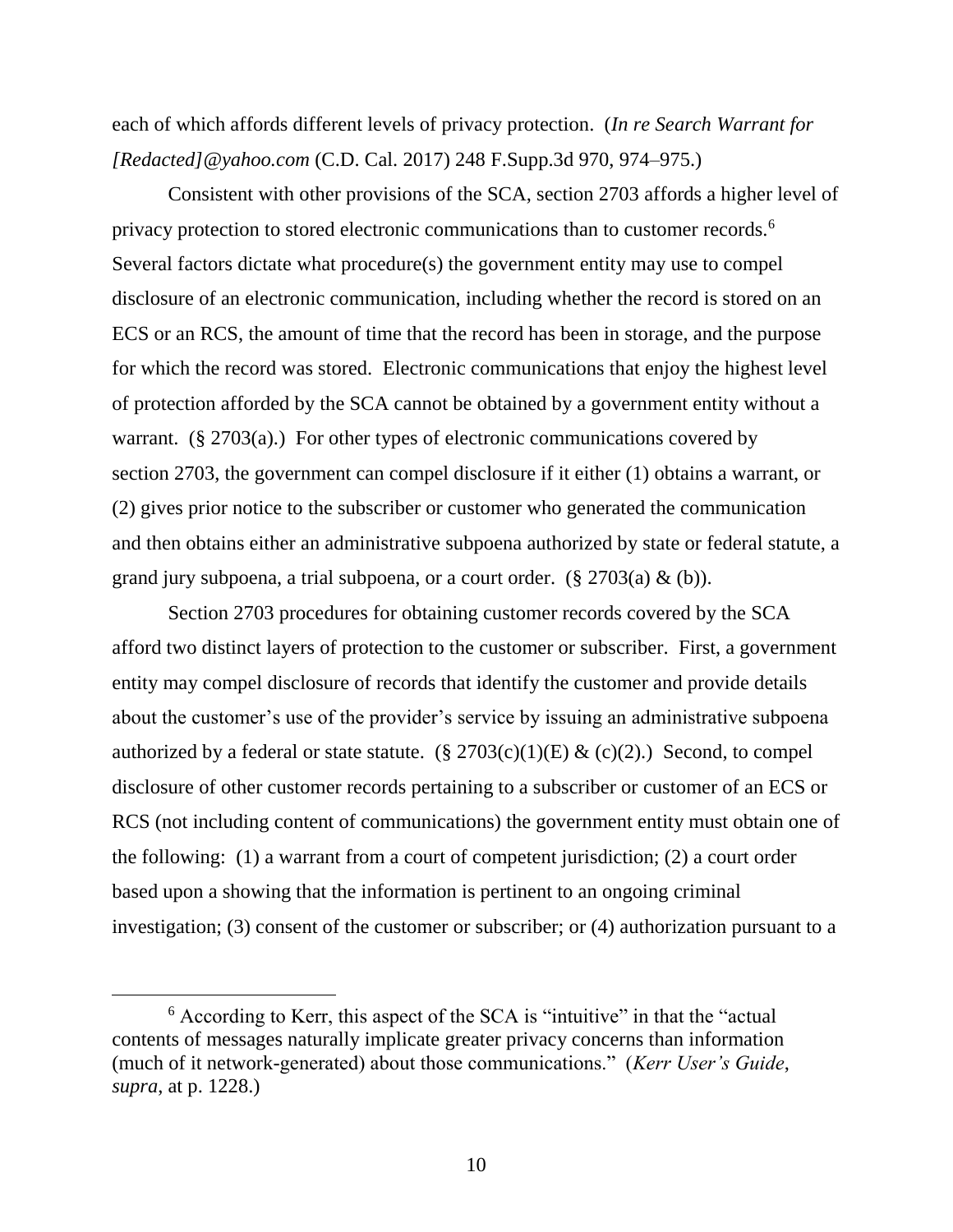written request to a law enforcement agency investigating telemarketing fraud.  $(\S 2703(c)(1)(A)$ –(D).)

### **2. Issues Presented**

HomeAway argues the 2016 subpoena violates the SCA because: (1) HomeAway is "covered" by the SCA as an ECS provider, (2) HomeAway is "covered" by the SCA as a RCS provider, (3) the City attempts to compel disclosure of electronic communications without securing a warrant or providing prior notice to HomeAway subscribers; and (4) the 2016 subpoena was not issued pursuant to a state or federal statute.

"Whether an entity is acting as an RCS or an ECS (or neither) is context dependent, and depends, in part, on the information disclosed. [Citations.]" (*Low v. LinkedIn Corp.* (N.D. Cal. 2012) 900 F.Supp.2d 1010, 1023.) "[T]he key is the provider's role with respect to a particular copy of a particular communication, rather than the provider's status in the abstract. A provider can act as an RCS with respect to some communications, an ECS with respect to other communications, and neither an RCS nor an ECS with respect to other communications." (*Kerr User's Guide*, *supra*, at pp. 1215–1216, fns. omitted.)

Therefore, the enforceability of the 2016 subpoena does not depend on whether HomeAway is somehow "covered" by the SCA. Even if we assume that HomeAway's platform qualifies as an ECS and/or a RCS, HomeAway cannot establish a violation under the SCA without demonstrating that the City failed to use an authorized procedure for compelling HomeAway to disclose the evidence sought by the 2016 subpoena. As discussed below, the 2016 subpoena does not require HomeAway to disclose electronic communications. Furthermore, the procedure the City used to compel disclosure of HomeAway's customer records was authorized by the SCA.

## **3. The City Is Not Requesting Electronic Communications**

Throughout appellant's opening brief, HomeAway argues that *most* of the records responsive to the 2016 subpoena are electronic communications generated by HomeAway subscribers. The record does not support this argument. The two requests incorporated into the 2016 subpoena are broad in scope, but seek very specific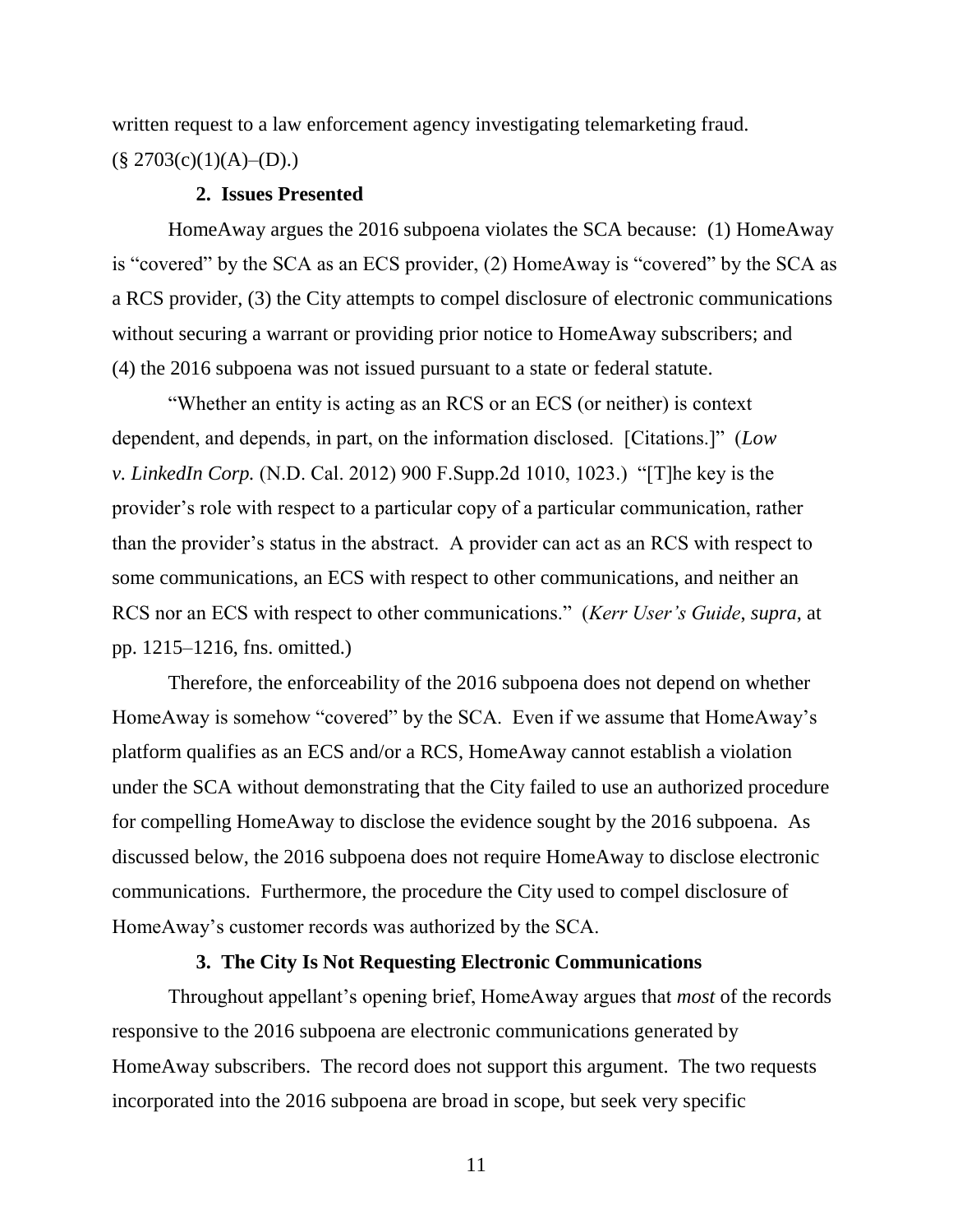information about hosts who use HomeAway to offer to rent property located in San Francisco, and about bookings of rental property located in San Francisco. Importantly, the 2016 subpoena does not expressly or implicitly command HomeAway to produce any electronic communication generated by a HomeAway user. Furthermore, when the City served the 2016 subpoena it advised HomeAway's counsel that it was not seeking the production of users' login information, or "posts made in discussion forums." And, in the lower court the City repeatedly stated that it was not seeking to compel HomeAway to disclose the content of electronic communications.

In appellant's reply brief, HomeAway contends that the 2016 subpoena necessarily demands disclosure of electronic communications because "it seeks information that often would be shared through personal communications." We disagree with this conclusion. If HomeAway has collected information about its users that is covered by the subpoena, it cannot withhold that information from the City simply because that information might also be included in the content of a user's electronic communication. By the same token, to the extent HomeAway has exercised some right to mine the electronic communications stored on its system, the information it has extracted for its own business uses would not meet the definition of an electronic communication stored on an ISP service.

At oral argument before this court, counsel for the City reiterated that the 2016 subpoena does not compel disclosure of electronic communications, and HomeAway's appellate counsel accepted this representation, which she characterized as a concession. Accordingly, we now confirm and adopt the parties' stipulation that the 2016 subpoena does not compel the disclosure of any electronic communication generated by a customer or subscriber of a HomeAway service. In light of this stipulation, the pertinent issue under the SCA is whether the City followed an authorized procedure for compelling the disclosure of a service provider's customer records.

### **4. SCA Requirements Pertaining to Customer Records**

As noted in our overview of the SCA, section 2703 contains different sets of procedures for compelling disclosure of two categories of records pertaining to a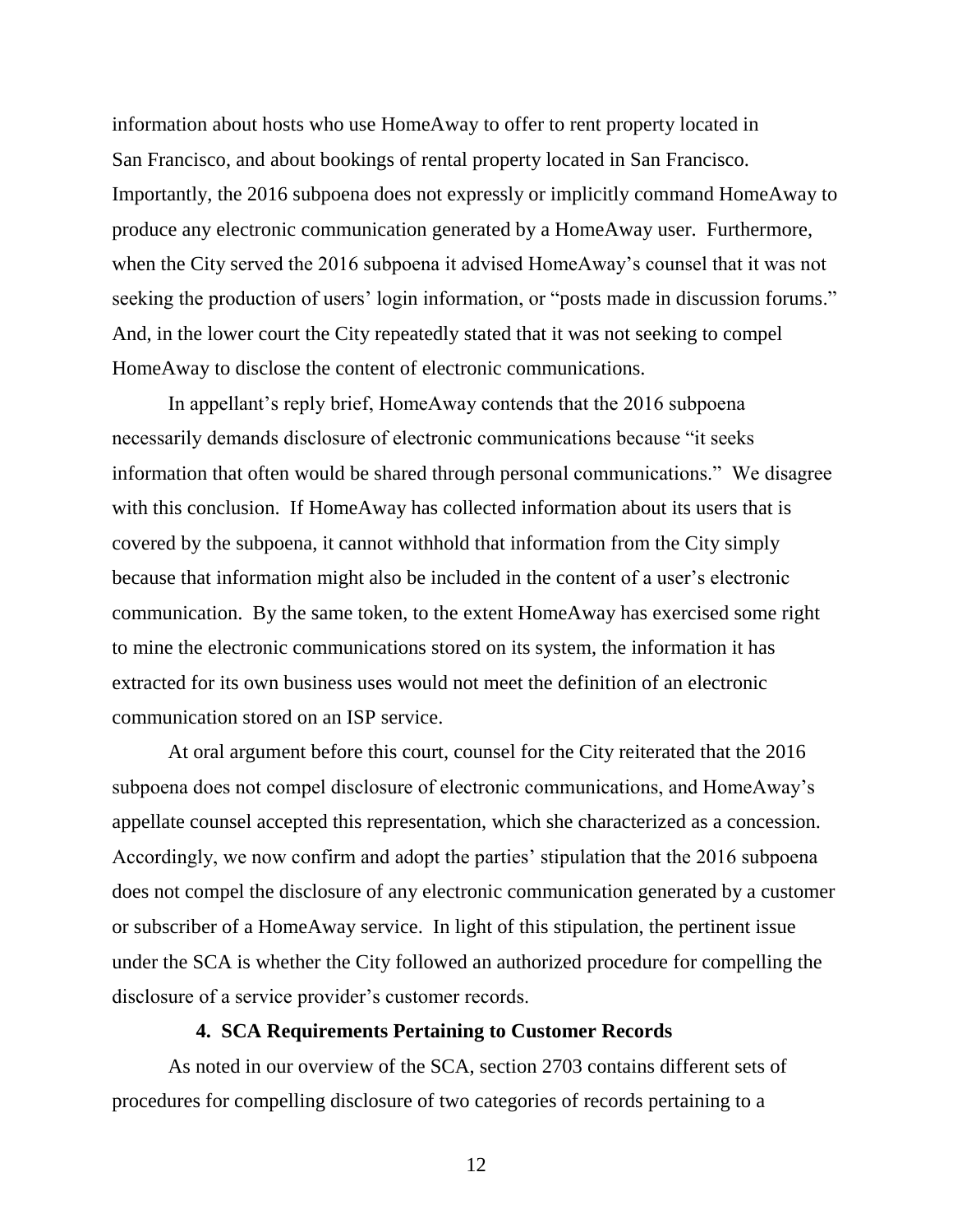customer of an ECS and/or a RCS. First, the government entity may use an administrative subpoena authorized by a federal or state statute to compel disclosure of certain types of customer records that are listed in section 2703(c)(2), which pertain to the identity of the subscriber and the services he or she has utilized. Second, for all other customer records the government may not use an administrative subpoena to compel disclosure, but must instead use one of several alternative procedures outlined in section  $2703(c)(1)$ .

HomeAway contends that most of the information demanded by the 2016 subpoena "goes far beyond" the basic customer identification data covered by section  $2703(c)(2)$ . We do not accept this contention for two related reasons.

First, section 2703(c)(2) is broader than HomeAway assumes. It authorizes the use of an administrative subpoena to compel the disclosure of the following records pertaining to the subscriber or customer: name; address; telephone connection records, records of session times and durations; length of service and types of services utilized; subscriber identification numbers, including telephone numbers or temporarily assigned network addresses; means and sources of payment, including credit card information and bank account numbers.  $(\S 2703(c)(2)(A)$ –(F).)

Second, the 2016 subpoena is construed reasonably as requesting the types of customer identification evidence and customer transaction records that are delineated in section  $2703(c)(2)$ . The request for host data seeks specific identifying information about HomeAway customers who used its service during a given period to offer an accommodation in San Francisco. The request for booking data also seeks specific information about specific customers' use of HomeAway's services to book rentals names, dates, addresses, and payment information. Though potentially voluminous, the information that the City seeks is very specific data identifying HomeAway's customers, specifying what services those customers used and when, and identifying the source and method of payments made to HomeAway for those services.

The fact that the 2016 subpoena contains some language that could be construed as applying to some other type of customer record that HomeAway retains on its systems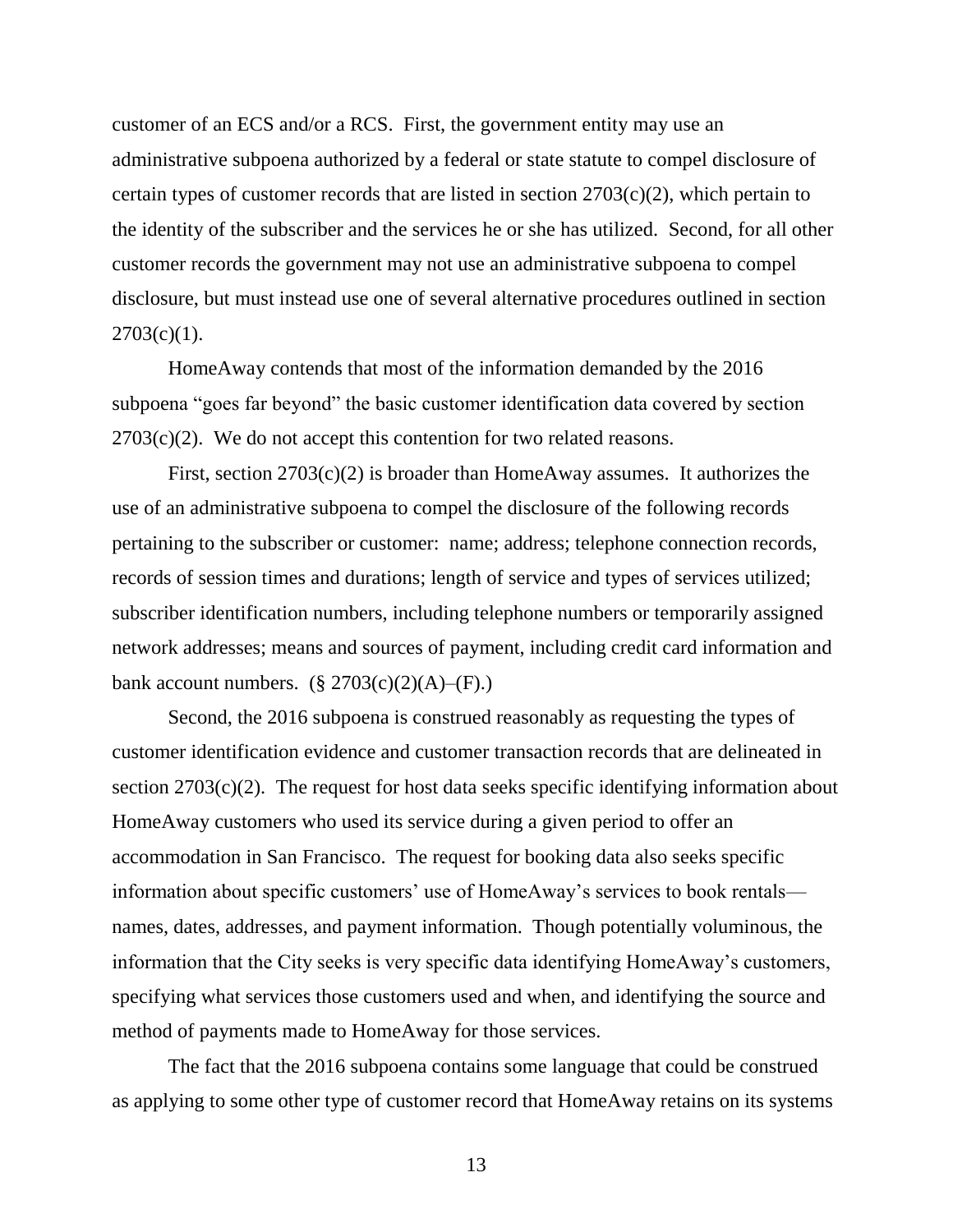does not mean the 2016 subpoena is unenforceable. Undisputed evidence demonstrates that the City was consistently willing to meet and confer with HomeAway to resolve concerns that the language of this subpoena was vague and or overbroad. HomeAway's supposition that some unspecified records fall outside the scope of section  $2703(c)(2)$ may turn out to be a ground for withholding that evidence, but does not support HomeAway's claim that the entire subpoena is unenforceable under the SCA.

HomeAway contends that the 2016 subpoena is invalid even if limited to the categories of information listed in section 2703(c)(2) because it was issued pursuant to a local law as opposed to a state or federal statute. We disagree with this argument.

The SCA does not state that an administrative subpoena must be issued "pursuant" to a state or federal statute, as HomeAway contends. Rather, the administrative subpoena must be "authorized" by a state or federal statute.  $(\S 2703(c)(2)(F))$ ; see also  $§$  2703(b)(1)(B)(i).)

Article X, section 7 of the California Constitution states: "A county or city may make and enforce within its limits all local, police, sanitary, and other ordinances and regulations not in conflict with general laws." This state statute authorizes cities to levy taxes for city purposes. (*Willingham Bus Lines, Inc. v. Municipal Court for San Diego Judicial Dist.* (1967) 66 Cal.2d 893, 896 [" 'Whether or not state law has occupied the field of regulation, cities may tax businesses carried on within their boundaries and enforce such taxes by requiring business licenses for revenue and by criminal penalties.' [Citations.]"; *City of San Bernardino Hotel/Motel Assn. v. City of San Bernardino* (1997) 59 Cal.App.4th 237, 242-243; *People ex rel. Flournoy v. Yellow Cab Co*. (1973) 31 Cal.App.3d 41, 46.) Thus, the 2016 subpoena, which was issued pursuant to the City's B&TR Code, was an exercise of the City's power to tax as authorized by a state statute, i.e., the California Constitution.

For all these reasons, we conclude that HomeAway has failed to demonstrate that the October 2016 order enforcing the 2016 subpoena violates the privacy protections that the SCA affords to HomeAway customers.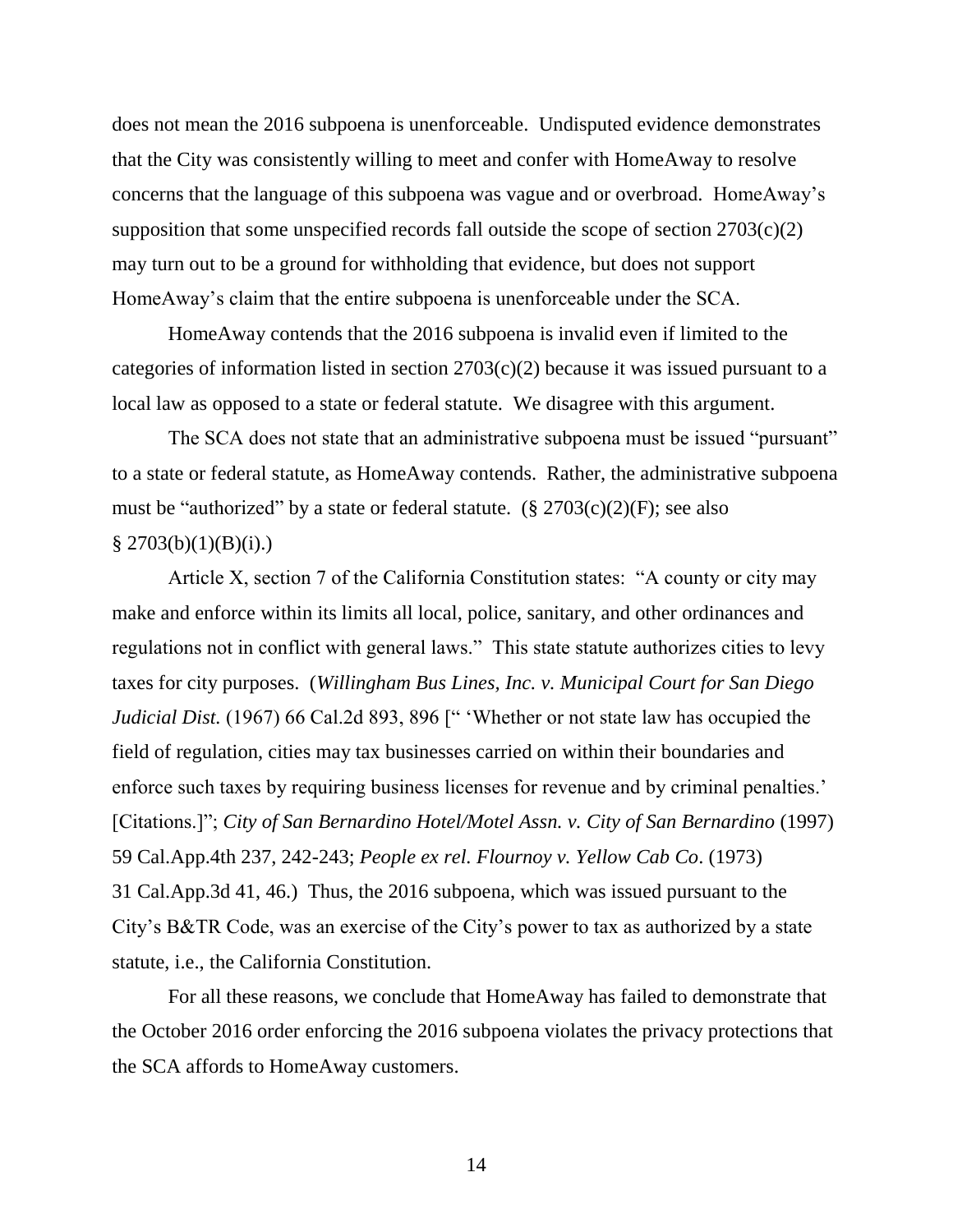### **B. HomeAway's Constitutional Claims**

In a separate set of arguments, HomeAway contends that the order enforcing the 2016 subpoena violates the constitutional rights of HomeAway customers who exchange private communications on HomeAway's housing Web sites.

Preliminarily, HomeAway fails to demonstrate that it has standing to assert these claims. HomeAway posits, without analysis, that it may invoke constitutional "defenses" that could otherwise be asserted by its customers or subscribers, citing *NAACP v. State of Alabama* (1958) 357 U.S. 449, 459.) In that case, the Supreme Court held that the NAACP was the appropriate party to assert the free association rights of its members by refusing to produce the group's "rank-and-file" membership lists. (*Ibid*.) The Court reasoned that the NAACP and its members were "in every practical sense identical" in that the association was the medium through which its individual members sought to exercise their own First Amendment rights to express their political views and advance their beliefs and ideas. (*Id*. at pp. 459–460.)

In this case, by contrast, HomeAway has not demonstrated that it is an appropriate party to assert the constitutional rights of its subscribers. HomeAway is an Internet business as opposed to a political association, and its commercial relationship with owners and travelers who pay to use its services is not comparable to the NAACP's relationship with its members. Further, even if HomeAway does have standing, its substantive claims lack merit.

HomeAway first contends that the Fourth Amendment bars the City from getting the information it seeks without first obtaining a warrant. We disagree. The Fourth Amendment does not protect information voluntarily disclosed to a third party, which is why the SCA created a set of Fourth-Amendment-like protections for customer information stored on ISPs. (*Juror Number One*, *supra*, 206 Cal.App.4th at p. 860.) As discussed above, the City has not violated those statutory protections by using its authority under state law to compel HomeAway to disclose customer identification records.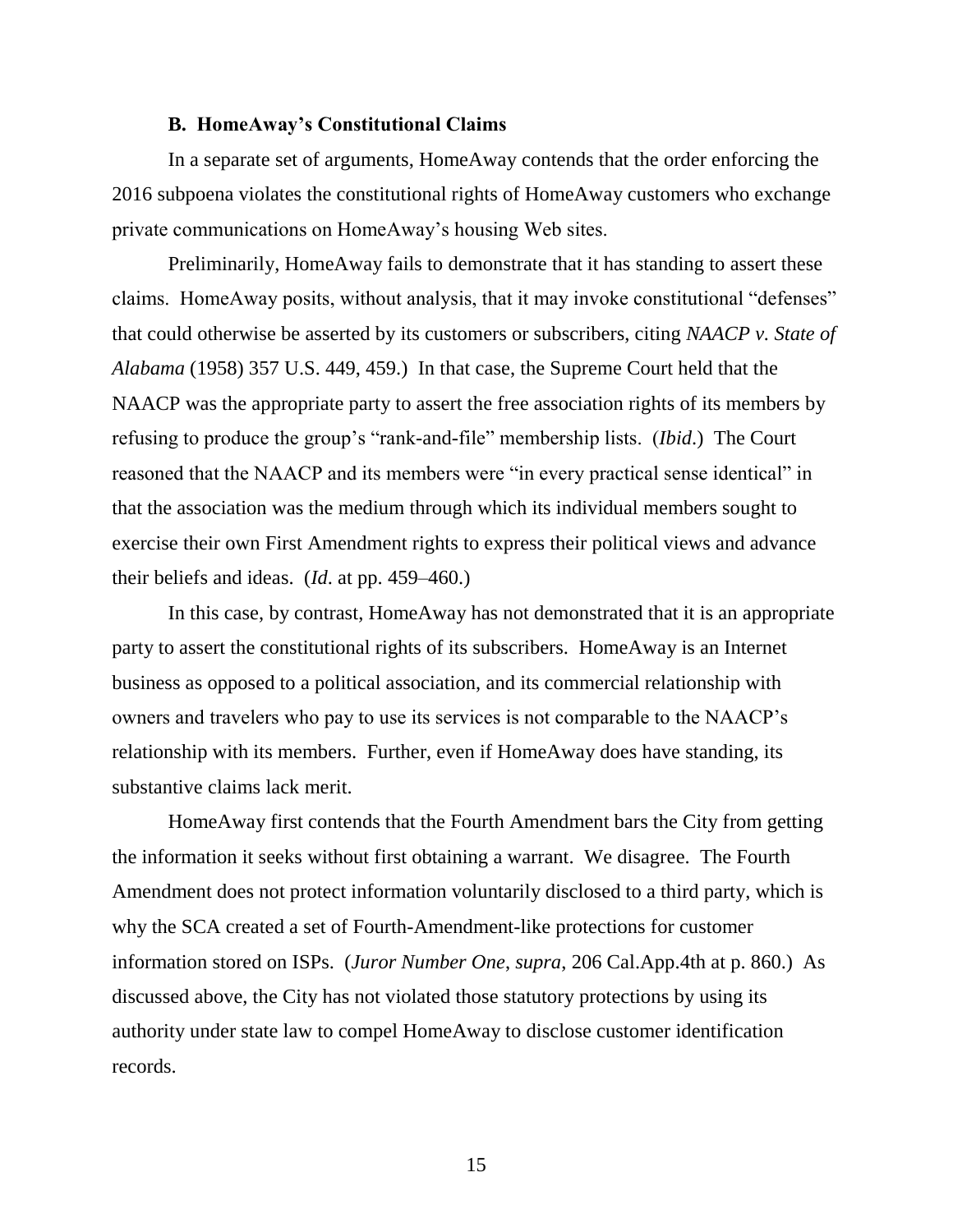Insisting that Fourth Amendment protections extend to "online communications and content" generated by HomeAway customers, HomeAway cites *United States v. Warshak* (6th Cir. 2010) 631 F.3d 266 (*Warshak*). In *Warshak*, the appellant appealed his fraud convictions on the ground that the government violated his Fourth Amendment rights by compelling his Internet service providers to disclose thousands of his private emails. (*Id.* at pp. 281–282.) In finding a Fourth Amendment violation, the *Warshak* court emphasized the "fundamental similarities between email and traditional forms of communication" and it reasoned that a "commercial ISP" is the "functional equivalent of a post office or a telephone company" because it is the "intermediary that makes email communication possible." (*Id*. at pp. 285–286.) *Warshak* is not relevant here because the 2016 subpoena does not compel HomeAway to disclose private e-mails or any electronic communication generated by a HomeAway subscriber.

In a separate argument, HomeAway claims that the compelled disclosure of the identities of HomeAway customers would violate the First Amendment right to private association. "The privacy of personal association is protected by the First and Fourteenth Amendments of the United States Constitution. [Citations.] The freedom to associate with the persons of one's choice, without unwarranted governmental intervention or interference, is divided into two components: the freedom of intimate association and the freedom of expressive association. [Citation.]" (*Pacific Union Club v. Superior Court* (1991) 232 Cal.App.3d 60, 70–71.) Intimate association is constitutionally protected as a fundamental element of personal liberty "because 'choices to enter into and maintain certain intimate human relationships must be secured against undue intrusion by the State . . . . <sup>\*</sup> [Citation.]" (*Id.* at p. 71.) The constitution also protects expressive association "as an 'indispensable means of preserving' the liberty to 'associate for the purpose of engaging in those activities protected by the First Amendment—speech, assembly, petition for the redress of grievances, and the exercise of religion. [Citations.]" (*Ibid*.)

We conclude that the use of HomeAway's platform to arrange a short-term rental does not constitute an intimate association or an expressive association, but a commercial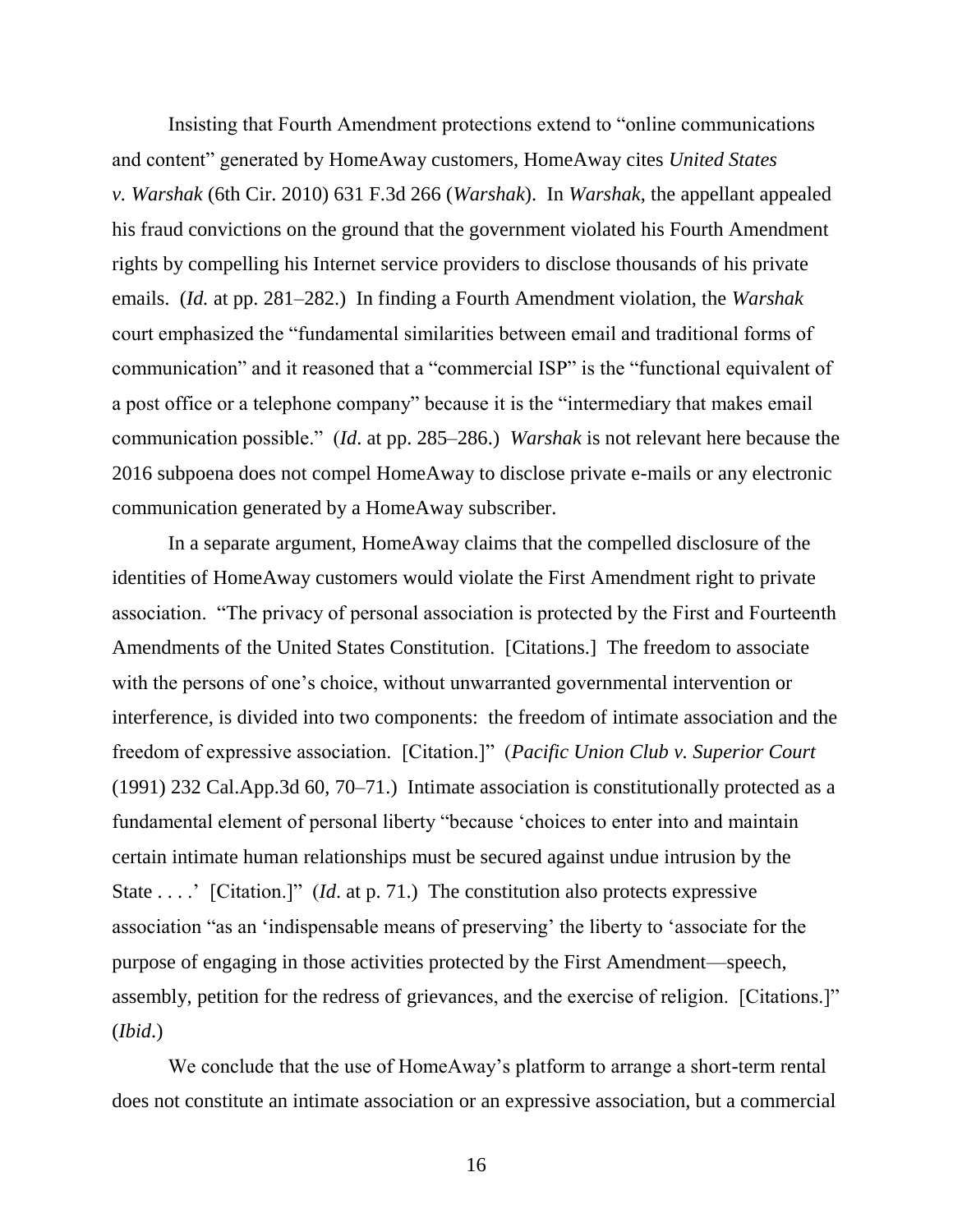association for the purpose of executing a business transaction. HomeAway appears to concede that its users engage in commercial speech, but it argues that online "messages also may contain any number of private and highly personal disclosures, including requests for romantic restaurant ideas, daycare recommendations, Wi-Fi passwords, and political opinions." (Italics omitted.) We need not speculate about such matters, however, because the 2016 subpoena does not compel HomeAway to disclose electronic communications between owners and renters.

## **C. Remaining Contentions Regarding Local and State Law**

Finally, HomeAway contends the 2016 subpoena is invalid because it is not authorized by local or state law. We disagree.

The pertinent local law is article 6, section 6.4-1 of the B&TR Code (section 6.4-1), which is titled "Records; Investigation; Subpoenas." Section 6.4-1 imposes obligations on every taxpayer to keep business records that may be relevant to the tax liability for a period of five years, and to comply with requests by the tax collector to produce those records for inspection and copying. (B&TR Code, art. 6, § 6.4-1, subds. (a)–(b).) Also, section 6.4-1 authorizes the tax collector to "order any person or persons, whether taxpayers, alleged taxpayers, witnesses, or custodians of records, to produce all books, papers, and records which the tax collector believes may have relevance to enforcing compliance with the provisions of the [B&TR] Code." And, the Tax Collector is expressly authorized to "issue and serve subpoenas to carry out these provisions." (B&TR Code, § 6.4-1, subd. (f).)

We find that the tax collector acted within its authority under section 6.4-1 by issuing the 2016 subpoena because the data he requested "may have relevance" to his investigation regarding whether individuals who participate in short-term rentals are complying with the City's tax ordinances. As the City alleged in its petition, the tax collector issued the 2016 subpoena in the course of an investigation regarding possible noncompliance with two tax ordinances: (1) the "Tax on Transient Occupancy of Hotel Rooms" ordinance, B&TR Code, article 7, sections 501–515.2 (the TOT ordinance); and (2) the "Business Registration" ordinance, B&TR Code, article 12, sections 851–853.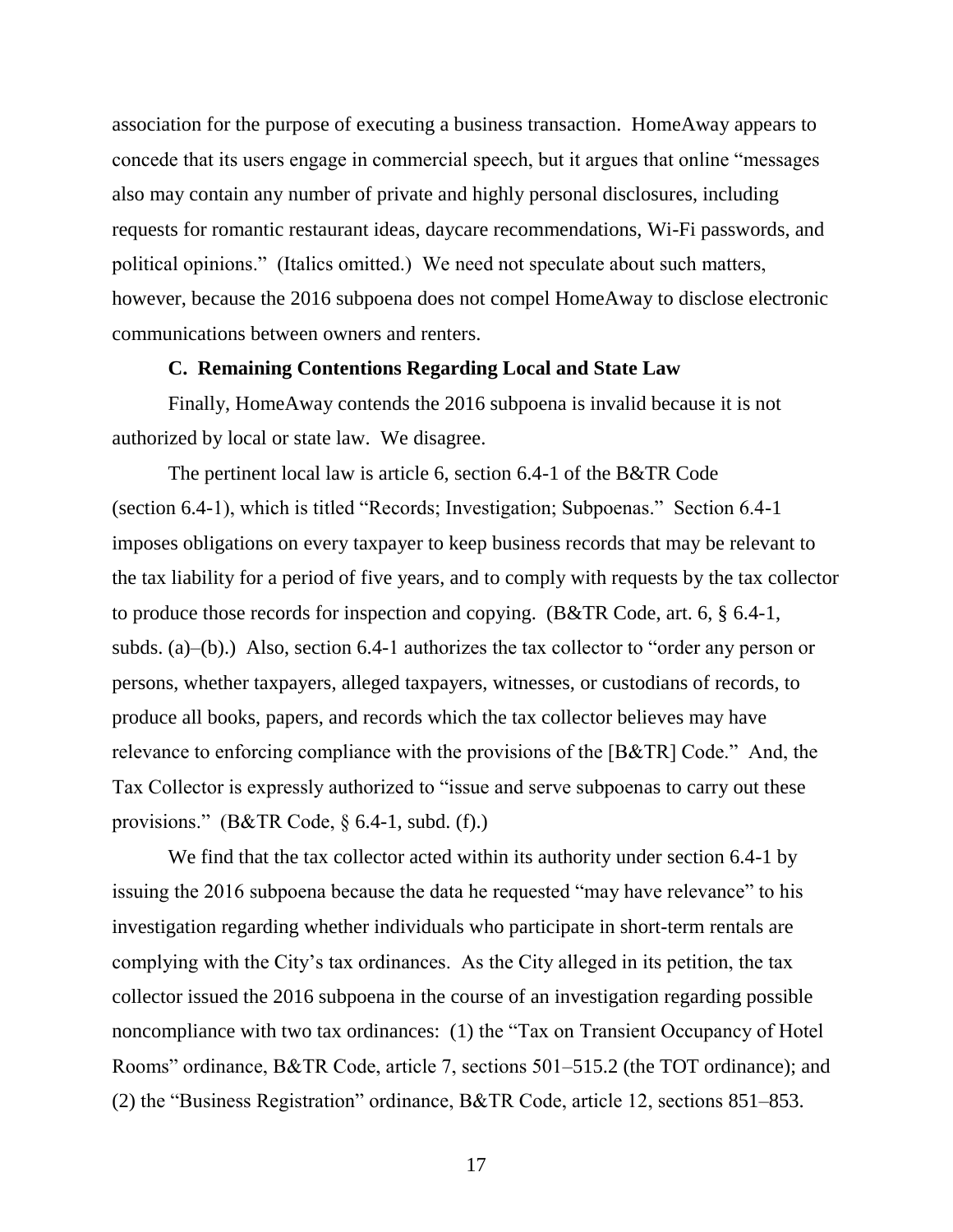HomeAway contends that the subpoena is not authorized by local law because (1) the TOT ordinance imposes a "Hotel Tax" that cannot be lawfully applied to HomeAway users who arrange short-term rental transactions, and (2) many of its users may qualify for an exemption from the business certificate requirement imposed by the Business Registration ordinance. The City disputes both of these claims. However, these issues are beyond the scope of the present appeal; we do not need to resolve them here, outside the context of an actual case or controversy, in order to determine whether the tax collector acted within its authority. The pertinent local law is section 6.4-1 of the B&TR Code, which establishes a broad standard of relevancy, confers broad investigative authority on the tax collector, and expressly authorizes the tax collector to issue an administrative subpoena under the circumstances presented here. This power to make administrative inquiry is broad. (*Arnett v. Dal Cielo* (1996) 14 Cal.4th 4, 8.) It does not depend on a case or controversy, but authorizes investigation " ' "merely on suspicion that the law is being violated, or even just because it wants assurance that it is not." ' [Citation.]" (*Ibid*.)

HomeAway argues that it has a due process right to challenge the tax collector's interpretation of the TOT ordinance in this proceeding because there is no other way for it to bring such a challenge, as it is not the entity who will be subjected to the tax. This argument, unsupported by authority, only highlights the fact that the issues HomeAway attempts to litigate here are not ripe for judicial review. Indeed, the general rule is that "a tax may be challenged only after it has been paid." (*Batt v. City and County of San Francisco* (2007) 155 Cal.App.4th 65, 71, disapproved on other ground in *McWilliams v. City of Long Beach* (2013) 56 Cal.4th 613.)

Finally, HomeAway contends that the 2016 subpoena is overbroad under state law, citing *Union Pacific R.R. Co. v. State Bd. Of Equalization* (1989) 49 Cal.3d 138 (*Union Pacific*). In that case, the Supreme Court held that "an assessee is entitled to prepayment judicial relief from an assessor's demand for information if the assessee can show that the information is not reasonably relevant to the proposed tax." (*Id*. at p. 147, fn. omitted.) The court reasoned that the state constitutional ban on judicial relief prior to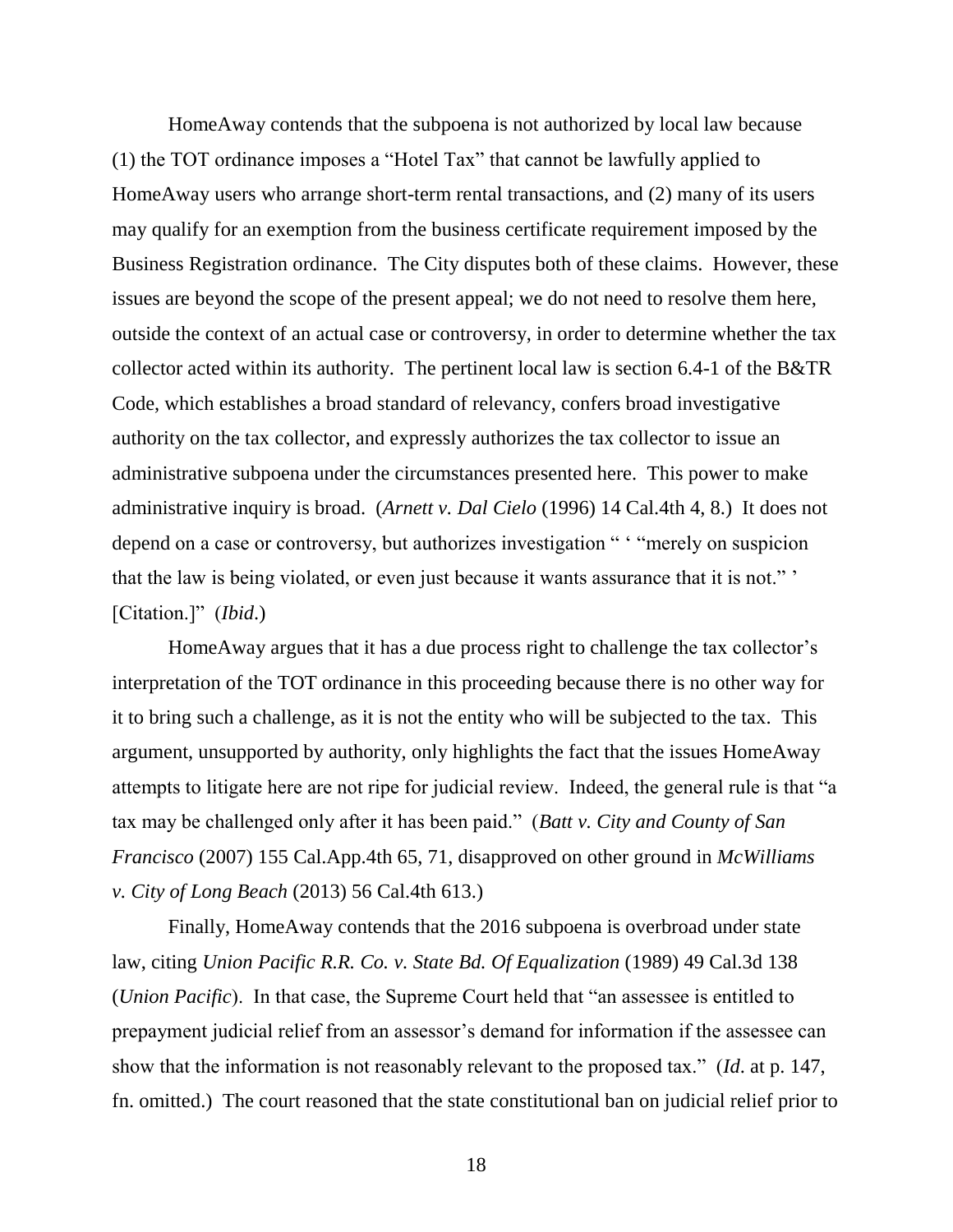payment of a tax applies to a tax board's "demands for information because they are the first step in the assessment and collection of taxes," but that this " 'ban on prepayment judicial review . . . must yield, of course, to the requirements of the federal Constitution.' " (*Id*. at p. 146.) *Union Pacific* does not support HomeAway's position in the present case for two independent reasons. First, no tax has been assessed against HomeAway or anyone HomeAway represents. Second, the information sought by the 2016 subpoena is reasonably relevant to the tax collector's investigation conducted pursuant to his authority to enforce the provisions of the B&TR Code discussed above.

# **IV. DISPOSITION**

The order granting the City's petition is affirmed. The City may recover costs of appeal.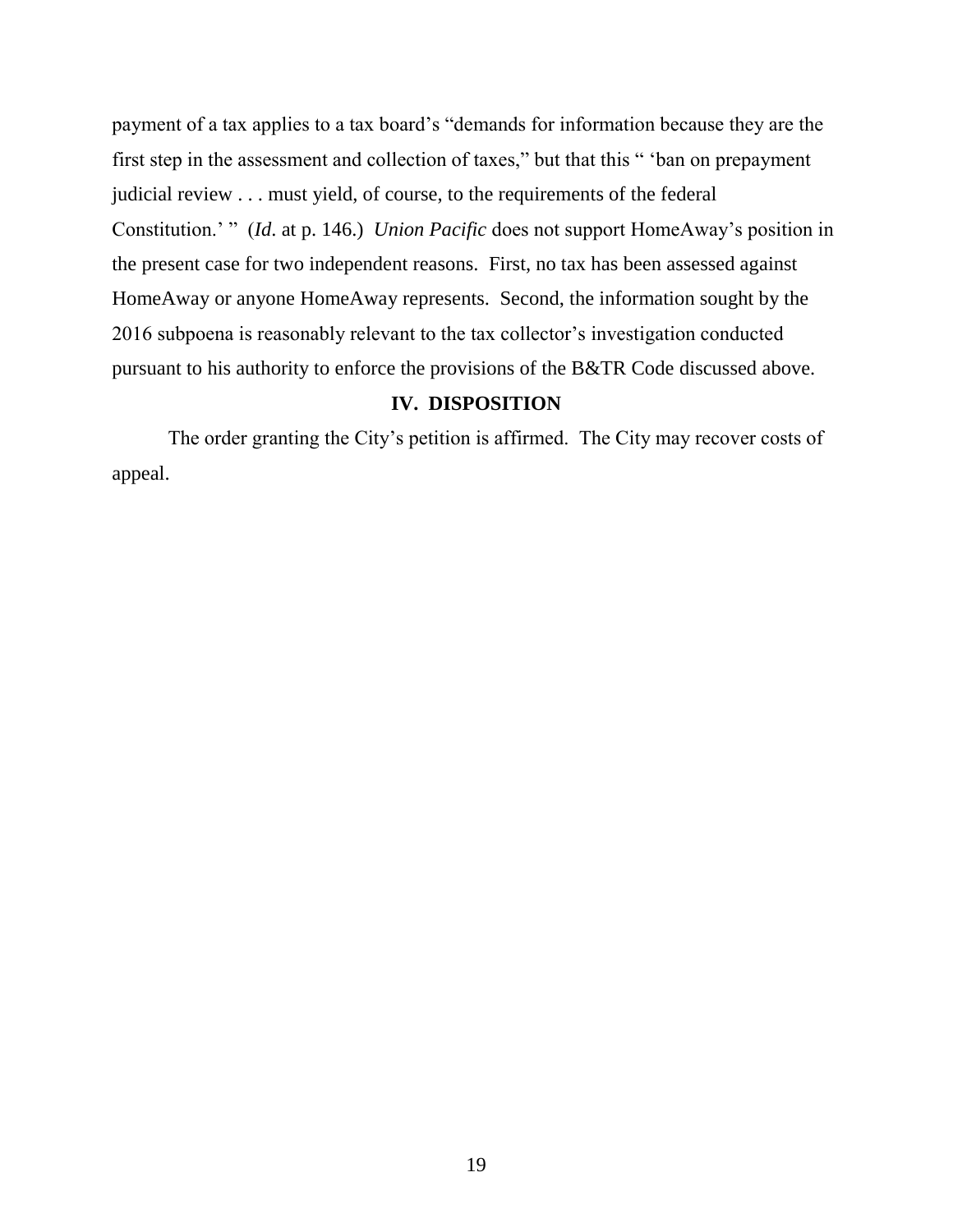RUVOLO, P. J.

\_\_\_\_\_\_\_\_\_\_\_\_\_\_\_\_\_\_\_\_\_\_\_\_\_

We concur:

REARDON, J.

\_\_\_\_\_\_\_\_\_\_\_\_\_\_\_\_\_\_\_\_\_\_\_\_\_

\_\_\_\_\_\_\_\_\_\_\_\_\_\_\_\_\_\_\_\_\_\_\_\_\_

STREETER, J.

A150385, *City and County of San Francisco v. HomeAway.com, Inc.*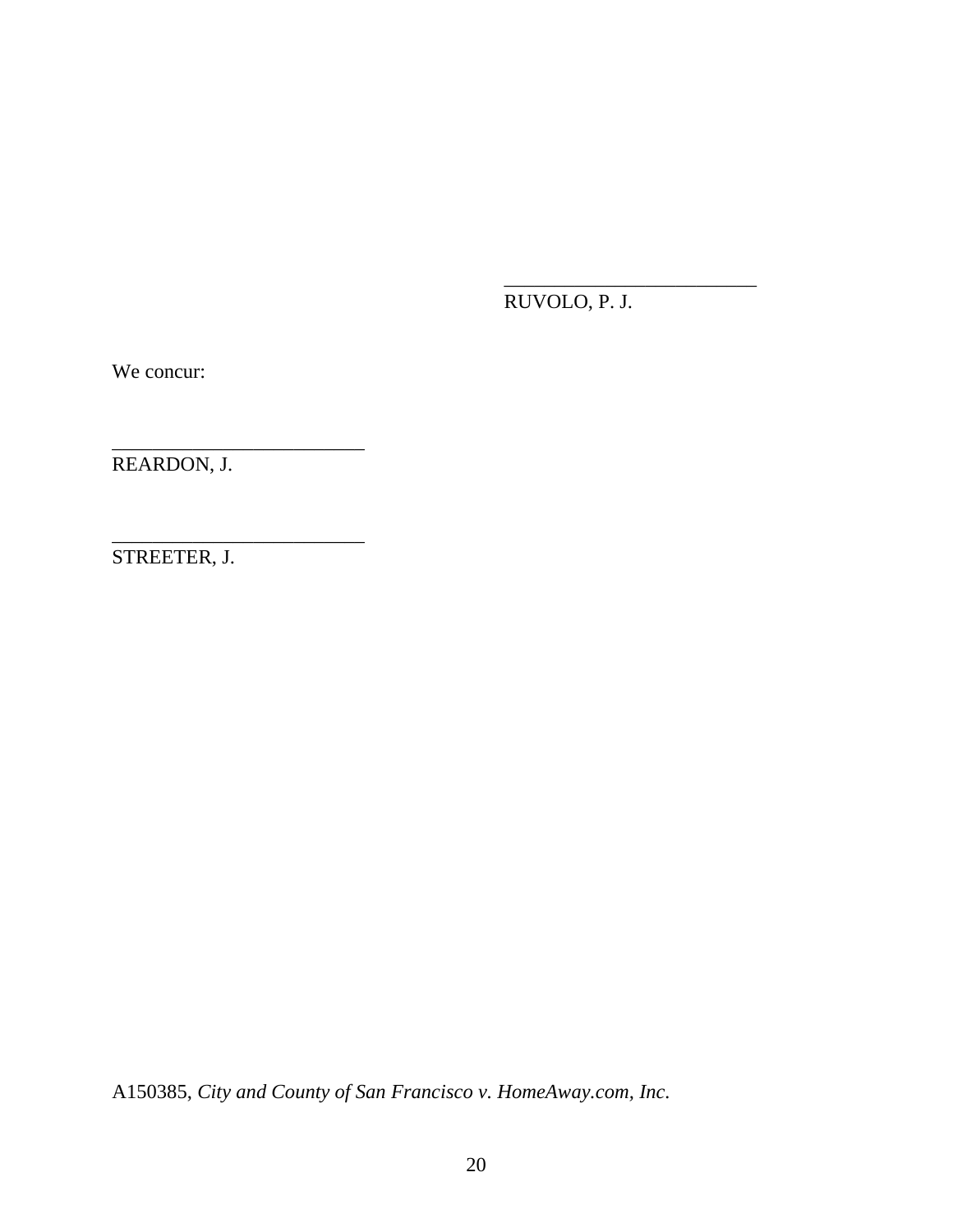# CALIFORNIA COURT OF APPEAL FIRST APPELLATE DISTRICT DIVISION 4

CITY AND COUNTY OF SAN FRANCISCO et al., Petitioners and Respondents, v. HOMEAWAY.COM, INC., Respondent and Appellant.

A150385 San Francisco City & County Super. Ct. No. CPF-16-515136

# BY THE COURT:

The written opinion which was filed on March 15, 2018 has now been certified for publication pursuant to rule 8.1105(b) of the California Rules of Court, and it is ordered published in the official reports.

Date: \_\_3/28/18\_\_\_\_\_\_\_\_\_\_\_\_\_\_\_\_\_\_\_ \_\_\_\_\_\_\_\_\_\_\_\_\_\_\_\_\_\_\_\_\_\_\_\_\_\_\_\_\_\_\_\_\_\_ P. J.